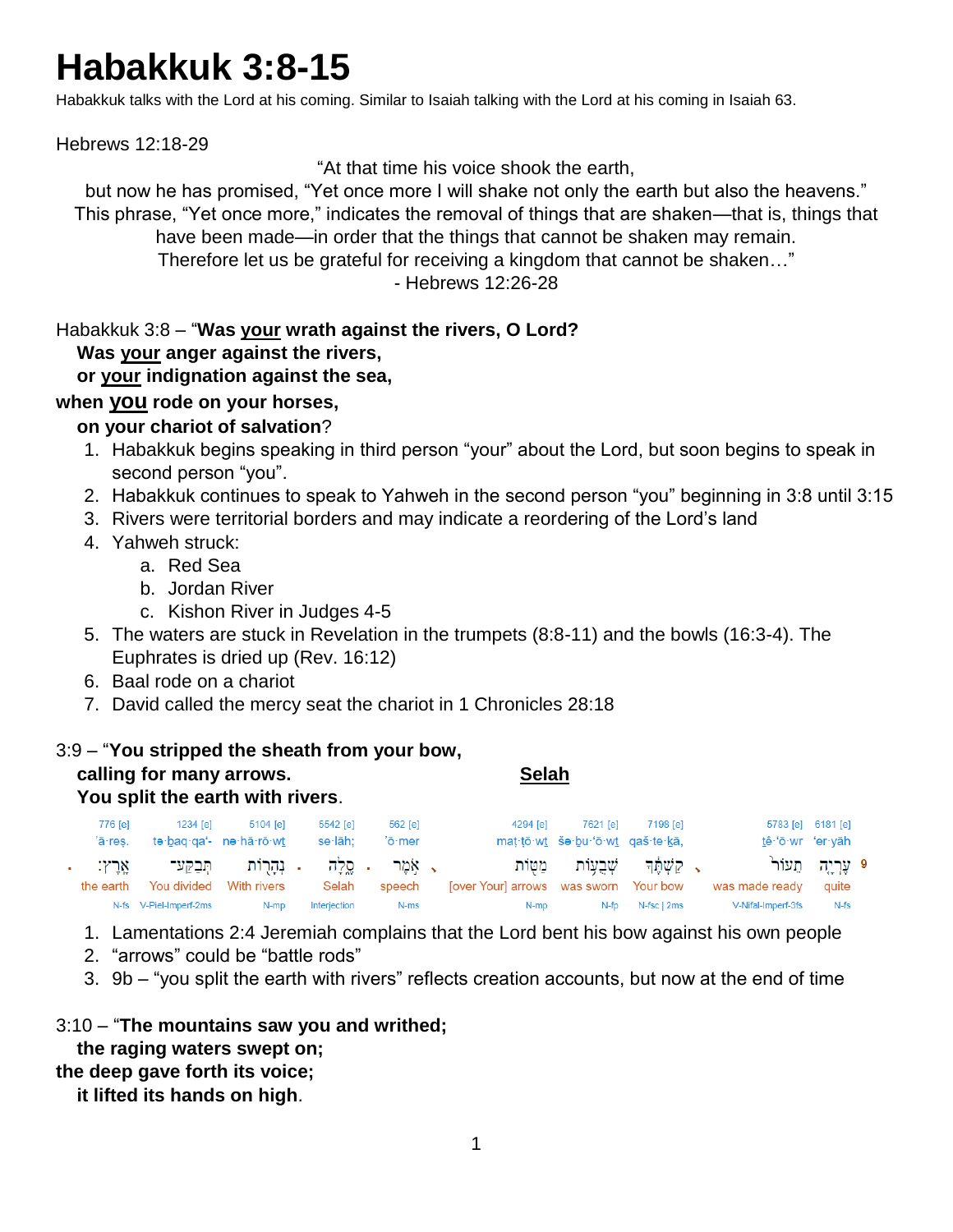| 8415 [e]<br>tə·hō·wm | 5414 [e]<br>nā∙tan  | 5674 [e]<br>'ā·bār; | 4325 [e]<br>$ma \cdot \text{vim}$ | 2230 [e]<br>$ze$ ·rem                                         | 2022 [e]<br>hā·rîm. | 2342 [e]<br>vā hî lū     | 7200 [e]<br>rā 'ū kā                  |  |
|----------------------|---------------------|---------------------|-----------------------------------|---------------------------------------------------------------|---------------------|--------------------------|---------------------------------------|--|
| תהום<br>the deep     | – נמו<br>uttered    | עָבֶר               | מים                               | זֵרֵם<br>passed by of the water the overflowing the mountains | הרים                | יהילוּ<br>[and] trembled | ראָוּך $10$<br>Saw You                |  |
|                      | N-cs V-Qal-Perf-3ms | V-Qal-Perf-3ms      | N-mp                              | N-msc                                                         | N-mp                |                          | V-Qal-Imperf-3mp V-Qal-Perf-3cp   2ms |  |

|                                | 5375 [e] 3027 [e] 7315 [e] |       | 6963 [e]                       |
|--------------------------------|----------------------------|-------|--------------------------------|
|                                | nā·śā. yā·dê·hū rō·wm      |       | qō·w·lōw,                      |
|                                |                            |       | קוֹלוֹ , רוֹם יַדֵיהוּ נָשֶׂא: |
| [And] lifted its hands on high |                            |       | its voice                      |
| V-Qal-Perf-3ms N-fsc   3ms     |                            | N-msc | N-msc   3ms                    |

- 1. "the deep" *tehom* means "deep, sea, abyss" and is used in:
	- a. Genesis 1:2 "the surface of the deep, and the Spirit…"
	- b. Genesis 7:11 "on that day all the fountains of the great deep burst forth, and the windows of the heavens were opened"
	- c. Genesis 8:2 "The fountains of the deep and the windows of the heavens were closed, the rain from the heavens was restrained"
	- d. Genesis 49:25 (Jacob to Joseph) "by the God of your father who will help you, by the Almighty who will bless you with blessings of heaven above, blessings of the deep that crouches beneath"

## 3:11 – "**The sun and moon stood still in their place at the light of your arrows as they sped, at the flash of your glittering spear**.

- 1. Sun, moon and stars respond just as when the Lord appears at the sixth seal in Revelation 6:12-17
- 2. Psalm 77:16-20 is similar

## 3:12 – "**You marched through the earth in fury;**

## **you threshed the nations in anger**.

- 1. Here begins the answer to the question in 3:8, "Was your wrath against the rivers?..."
	- a. Not against nature. That would be irrational.
	- b. The Lord's wrath was (is) against the nations.
		- i. Deborah and Barak Judges 5:4-5 "When you, Lord, went out from Seir, when you marched from the land of Edom, the earth shook, the heavens poured, the clouds poured down water. The mountains quaked before the Lord, the One of Sinai, before the Lord, the God of Israel."
		- ii. Psalm 68

## 3:13 – "**You went out for the salvation of your people,**

 **for the salvation of your anointed.**

**You crushed the head of the house of the wicked,**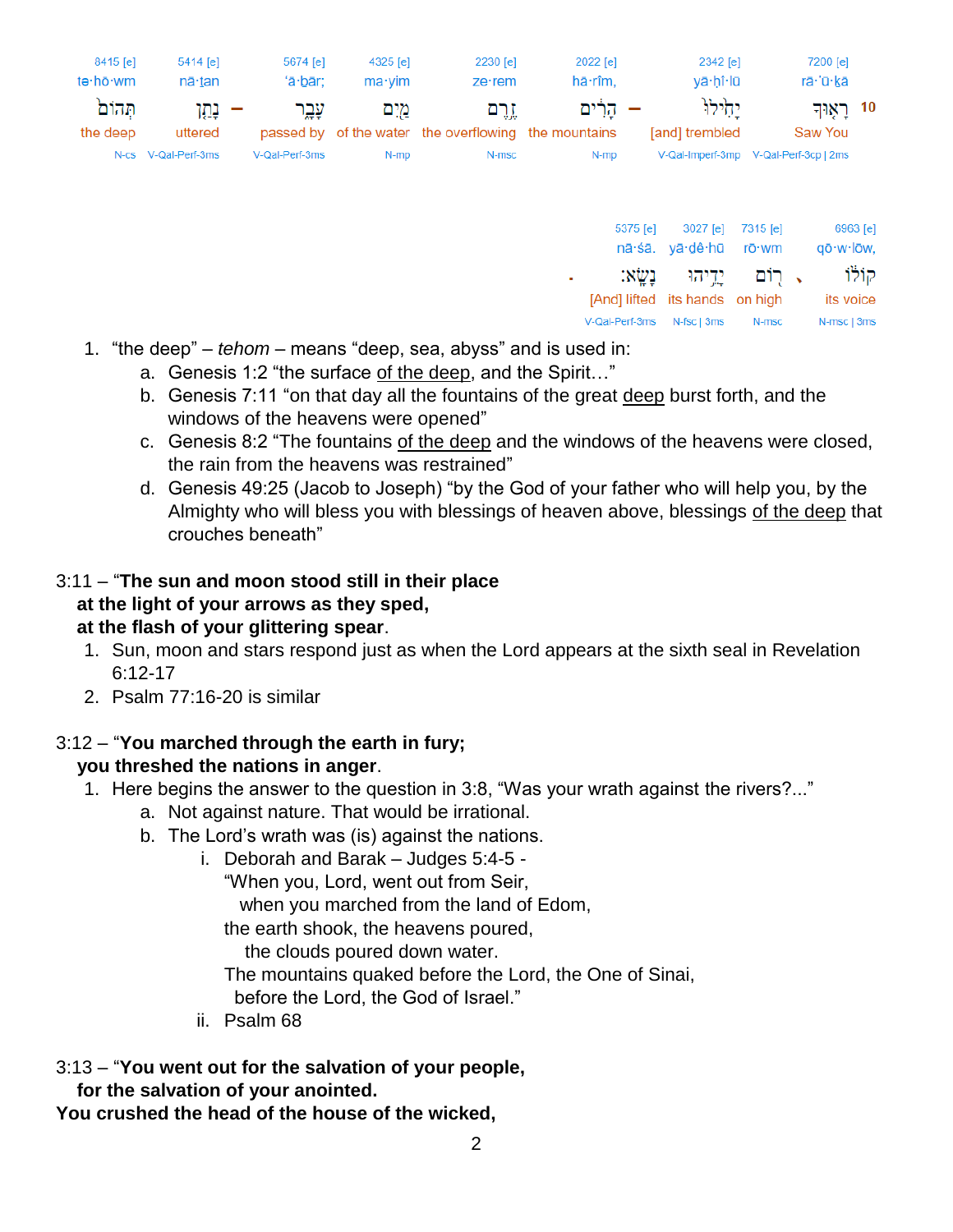|                 | laying him bare from thigh to neck. |              |                          |                 |                       |          | <b>Selah</b>                   |   |                       |                                                 |          |
|-----------------|-------------------------------------|--------------|--------------------------|-----------------|-----------------------|----------|--------------------------------|---|-----------------------|-------------------------------------------------|----------|
| 7218 [e]<br>rōš | 4272 [e]<br>mā∙has∙tā               |              | 4899 [e]<br>mə šî he kā; | 853 [e]<br>'eṯ- | 3468 [e]<br>lə·yê·ša' |          | 5971 [e]<br>'am·me·kā,         |   | 3468 [e]<br>lə·yê·ša' | 3318 [e]<br>yā∙sā∙ <u>t</u> ā                   |          |
| ויֹאשׂ          | מָחַצְתָ                            |              | מְשִׁיחֱך                | אַת־            | לְיָשׁע               |          | עמֵד                           |   | לישע                  |                                                 | 13       |
| the head        | <b>You struck</b>                   |              | <b>Your Anointed</b>     | with            | for salvation         |          |                                |   |                       | of Your people for the salvation You went forth |          |
| $N$ -ms         | V-Qal-Perf-2ms                      |              | Adj-msc   2ms            | <b>DirObiM</b>  | Prep-I   N-ms         |          | N-msc   2ms                    |   | Prep-I   N-msc        | V-Qal-Perf-2ms                                  |          |
|                 |                                     | 5542 [e]     | 6677 [e]                 | 5704 [e]        |                       | 3247 [e] | 6168 [e]                       |   | 7563 [e]              |                                                 | 1004 [e] |
|                 | p                                   | se·lāh.      | saw·wār                  | 'ad-            |                       | yə·sō·wd | 'ā·rō·wt                       |   | rā·šā'.               |                                                 | mib bêt  |
|                 | Đ                                   | סלה:<br>٠    | צואר                     | עד־             |                       | יִסְוֹד  | עֲרֵוֹת                        | ↖ |                       |                                                 | מְבֵית   |
|                 |                                     | Selah        | neck                     | to              |                       |          | from foundation by laying bare |   | of the wicked         | from the house                                  |          |
|                 | Punc                                | Interjection | N-ms                     | Prep            |                       | N-ms     | V-Piel-InfAbs                  |   | Adj-ms                | Prep-m   N-msc                                  |          |

- 1. God's purpose was to bring salvation.
- 2. This is the Day of the Lord where judgment is brought to the nations and salvation is brought to his people
- 3. "anointed" *mashiach* /maw-shee-akh/ means "anointed", "the anointed". Comes from *mashach* /maw-shakh/ which means "to smear" or "to anoint"
	- a. The use of this word is more unusual than it first appears
	- b. The OT use of this term to refer to messiah as a future deliverer is only in:
		- i. Psalm 2:2 "The kings of the earth set themselves, and the rulers take counsel together, against the Lord and against his Anointed."
		- ii. 1 Samuel 2:10 "The adversaries of the Lord shall be broken to pieces; against them he will thunder in heaven. The Lord will judge the ends of the earth; he will give strength to his king and exalt the horn of his anointed."
		- iii. Isaiah 61:1 "The Spirit of the Lord God is upon me, because the Lord has anointed me to bring good news to the poor; he has sent me to bind up the brokenhearted, to proclaim liberty to the captives, and the opening of the prison to those who are bound."
		- iv. Both a 538 BC anointed Cyrus and a future messiah ("anointed one") could be in mind here in Habakkuk just as it was in Isaiah44:24-25:7
	- c. Isaiah 45:1 uses it to refer to Cyrus
		- i. This would mean that just as Isaiah was looking for the anointed Cyrus to destroy the Babylonians, so here Habakkuk is looking for the same "anointed one" Cyrus to destroy the Babylonians.
		- ii. This interpretation fits the context
	- d. Here the word "anointed" is used in parallel with "your people", so many understand this as God's deliverance/salvation of his anointed people.
		- i. But, to do this the singular "anointed" in Hebrew text must be translated as plural.
		- ii. Nowhere in the OT are God's people referred to as "the anointed of the Lord"
	- e. Note the "with" *'et* in front of "anointed" which means:

#### "You went forth for the SALVATION OF **YOUR PEOPLE** WITH THE SALVATION OF **YOUR ANOINTED ONE**"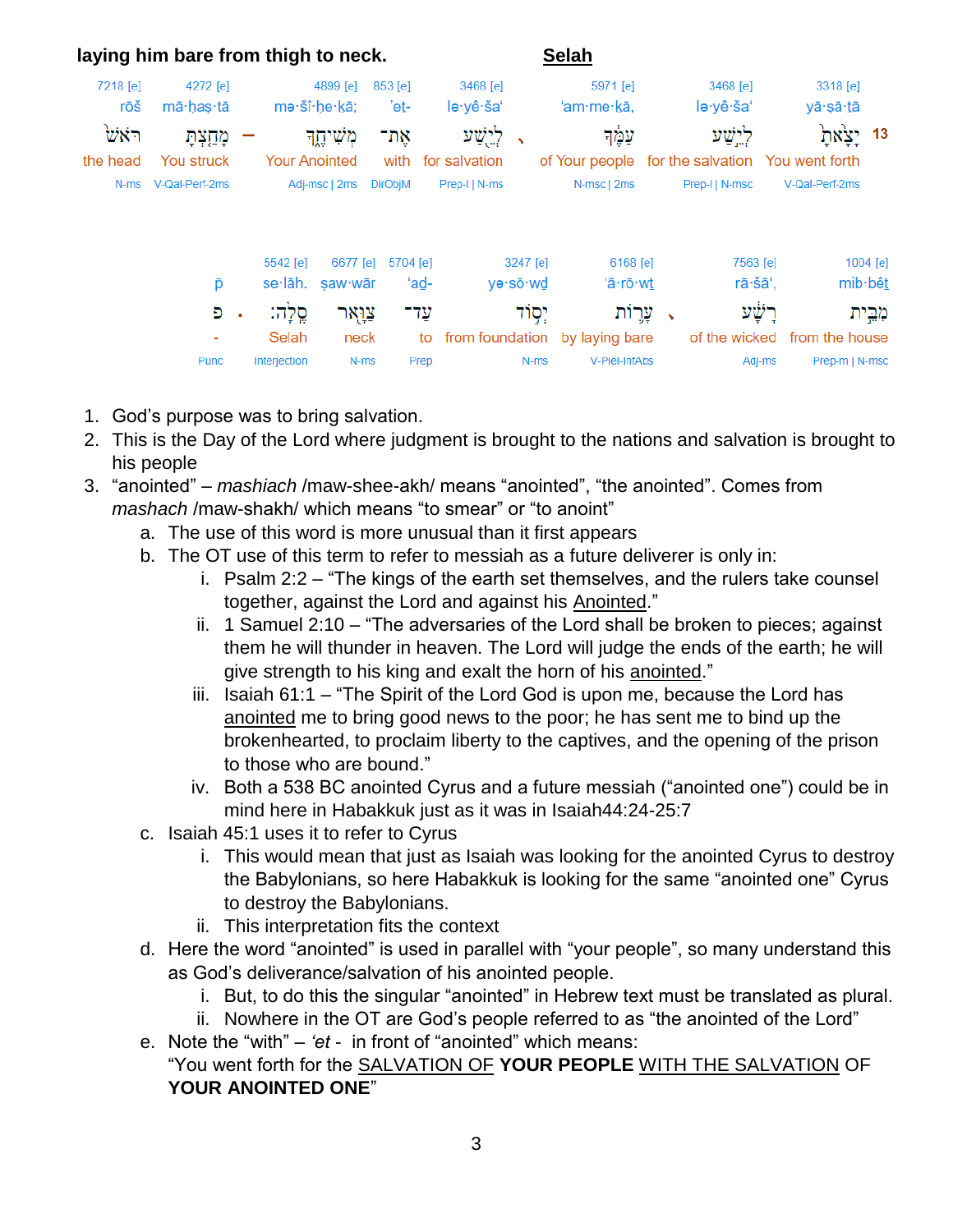## 3:14 – "**You pierced with his own arrows the heads of his warriors, who came like a whirlwind to scatter me,**

#### **rejoicing as if to devour the poor in secret**.

- 1. The Lord's enemies defeat themselves.
	- a. Enemies of the Lord are by nature self-destructive.
	- b. The strength of the Lord's enemies (and, the enemies of the Lord's people) may at first seem intimidating, but ultimately that same strength will turn on itself. So, the greater the enemy's strength, the greater resources the Lord (and his people) have fighting against that self-defeating enemy.
	- c. Enemies of the Lord cannot create an actual force of real power outside the Lord and his reality. Any appearance of power against the Lord and his reality is empty, vain and a delusion.
	- d. Examples:
		- i. Haman came against the Jews and Esther, but was hung on his own gallows Esther 7:10
		- ii. Daniel's Persian adversaries were devoured by the lions in the den they forced Daniel to be thrown – Daniel 6:24
		- iii. Proverbs 26:27 "Whoever digs a pit will fall into it, and a stone will come back on him who starts it rolling."
		- iv. Psalm 57:6 "They spread a net for my feet; my soul was despondent. They dug a pit before me, but they themselves have fallen into it! Selah."
		- v. Proverbs 28:10 "He who leads the upright along the path of evil will fall into his own pit, but the blameless will inherit what is good."
		- vi. Psalm 7:15-16 "He makes a pit, digging it out, and falls into the hole that he has made. His mischief returns upon his own head, and on his own skull his violence descends."
		- vii. Psalm 9:15 "The nations have fallen into a pit of their making; their feet are caught in the net they have hidden."
		- viii. Psalm 10:2 "In pride the wicked pursue the needy; let them be caught in the schemes they devise."
		- ix. Psalm 94:23 "He will bring upon them their own iniquity and destroy them for their wickedness. The Lord our God will destroy them."
		- x. Abimelech aligns with Shechem, but the curse becomes self-destruction Judges 9:19-20
		- xi. Jehoshaphat and Judah come upon the self-defeated coalition 2 Chronicles 20:17-24
		- xii. The fall of northern Israel before 722 BC and Judah in 586 BC, Isaiah 9:19-21 says – "Through the wrath of the LORD of hosts the land is scorched, and the people are like fuel for the fire; no one spares another. They slice meat on the right, but are still hungry, and they devour on the left, but are not satisfied; each devours the flesh of his own arm, Manasseh devours Ephraim, and Ephraim devours Manasseh; together they are against Judah. For all this his anger has not turned away, and his hand is stretched out still."
		- xiii. Gog and Magog in Ezekiel 38:21 "I will summon a sword against Gog[d] on all my mountains, declares the Lord God. Every man's sword will be against his brother."